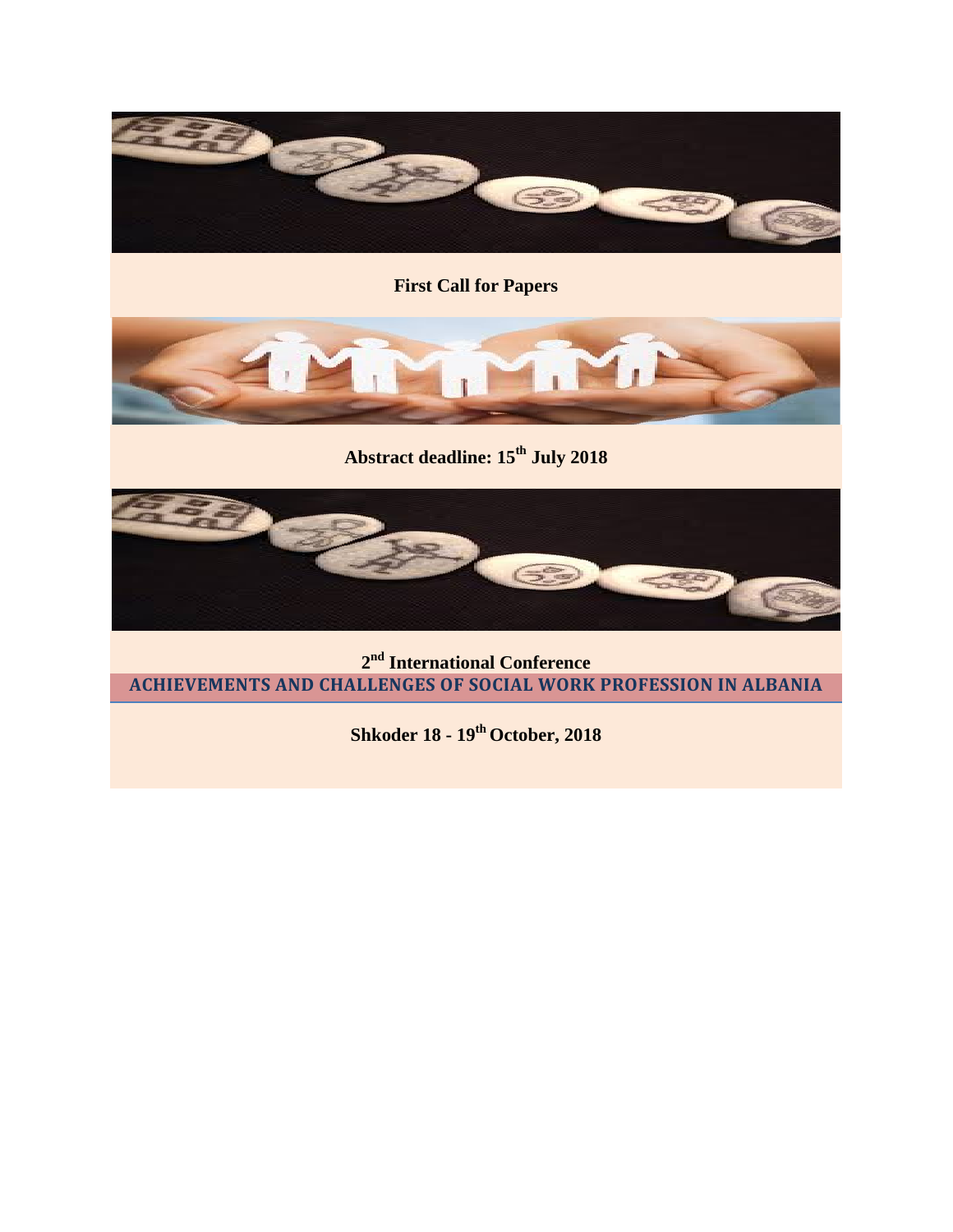

# **ACHIEVEMENTS AND CHALLENGES OF SOCIAL WORK PROFFESION IN ALBANIA**

## **18 - 19 October 2018, Shkoder**

The Department of Psychology and Social Work, Faculty of Educational Sciences, Shkoder University "Luigj Gurakuqi" in cooperation with Department of Social Work and Social Policy, Faculty of Social Sciences - University of Tirana and Social Sciences Department - Faculty of Educational Sciences "Aleksandër Xhuvani" Elbasan and National Association of Social Workers of Albania are hosting the **2nd International conference** "*Achievements and Challenges of Social Work Profession in Albania*"

The goal of conference is to explore, develop and promote different approaches of academic and scientific research, in order to build bridges of cooperation among social work professionals, in Albania, Europe and beyond.

On behalf of the Conference Organizers and Scientific Committee we are delighted to invite social workers, other professionals in social and educational fields, academics, and researchers whom aim is to advance practice, study and analyze policies that address educational and social welfare issues.

The conference is focused on main pillars of social work practice in Albania, such as **social work practice with children, family, group and community, education**, **health**, **ICT in social work, social welfare, justice, psycho – social and educational issues.**